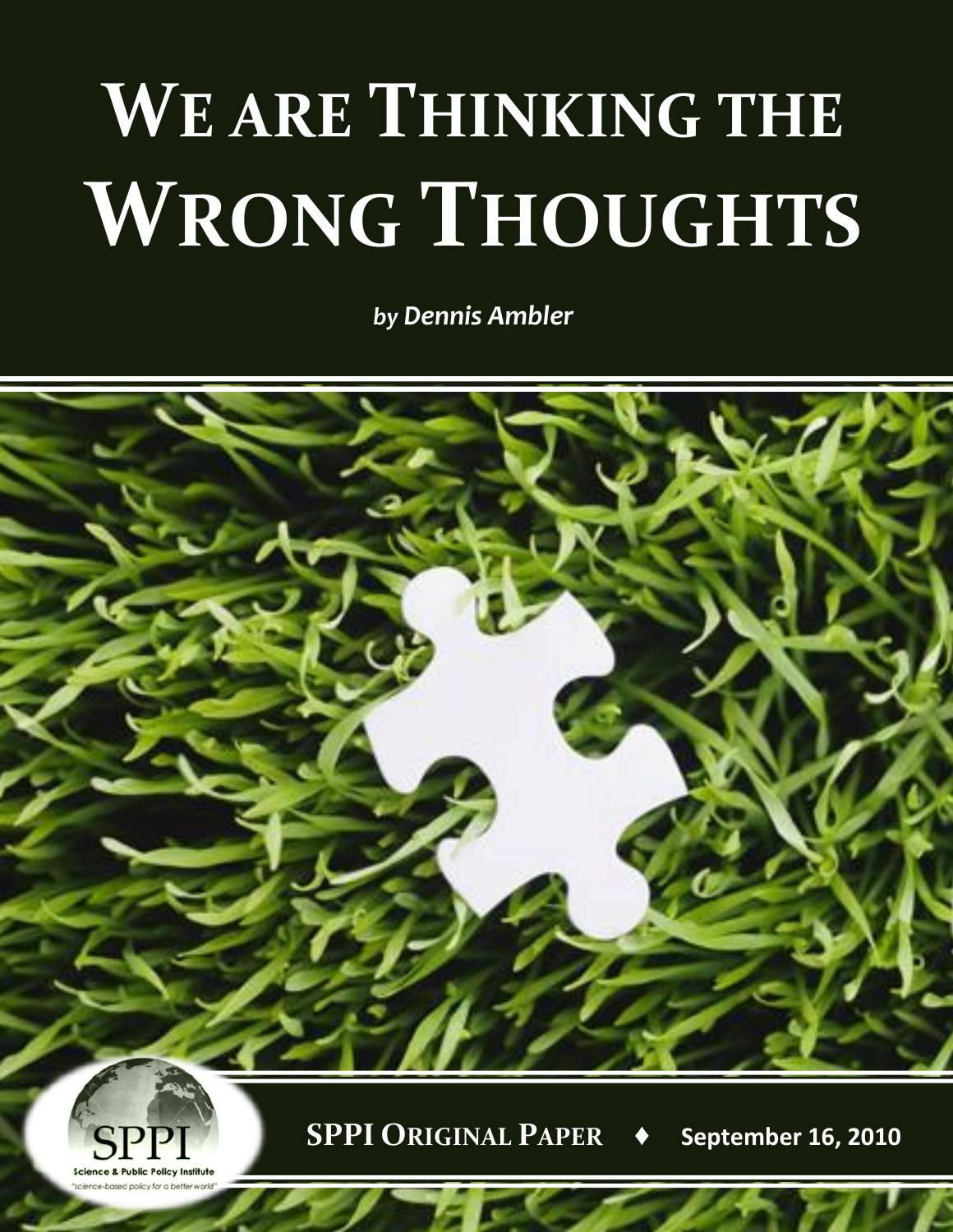## **WE ARE THINKING THE WRONG THOUGHTS**

*by Dennis Ambler* **|** September 14, 2010

Those of who have long been in denial about the realities of global warming and the credibility of the IPCC, can now feel relieved, there may be hope for us yet. The diagnosis has been made; we have a psychological problem, which so far has failed to respond to the millions upon millions of dollars spent in "communicating" climate change to the masses.

However, the process of our redemption is already underway: A new publication called "**Communicating climate change to mass public audiences**" has just been presented to the UK Department of Energy and Climate Change, by the "Climate Change Communication Advisory Group".

(Yes, the UK does have a Minister for Climate Change, however, in 1976, there was actually a [Minister for Drought,](http://www.weatheronline.co.uk/reports/philip-eden/The-greatest-drought-on-record.htm) who was one of the most effective politicians in history, because within three days of his appointment, it had started raining.)

**What is the Climate Change Communication Advisory Group –** This UK group is a project of the [Public Interest Research Centre](http://www.pirc.info/), an "independent" group who are partially financed by the UK government's Economic and Social Research Council. CCCAG is university based, with five psychology departments involved, including the US and also has WWF-UK as a member.

[Communicating climate change to mass public audiences](http://coinet.org.uk/sites/coinet.org.uk/files/Communicating_climate_change_to_mass_public_audiences_0.pdf) Working Document, September 2010

"This short advisory paper collates a set of recommendations about how best to shape **mass public communications aimed at increasing concern about climate change** and motivating commensurate behavioural changes.

"Its focus is not upon motivating small private-sphere behavioural changes on a piece-meal basis. Rather, it marshals evidence about how best to motivate the **ambitious and systemic behavioural change** that is necessary – including, crucially, greater public engagement with the policy process (through, for example, **lobbying decision-makers and elected representatives, or participating in demonstrations**), as well as major lifestyle changes."

The first claims to exploring the psychology of "climate change denial" came from the University of the West of England last year.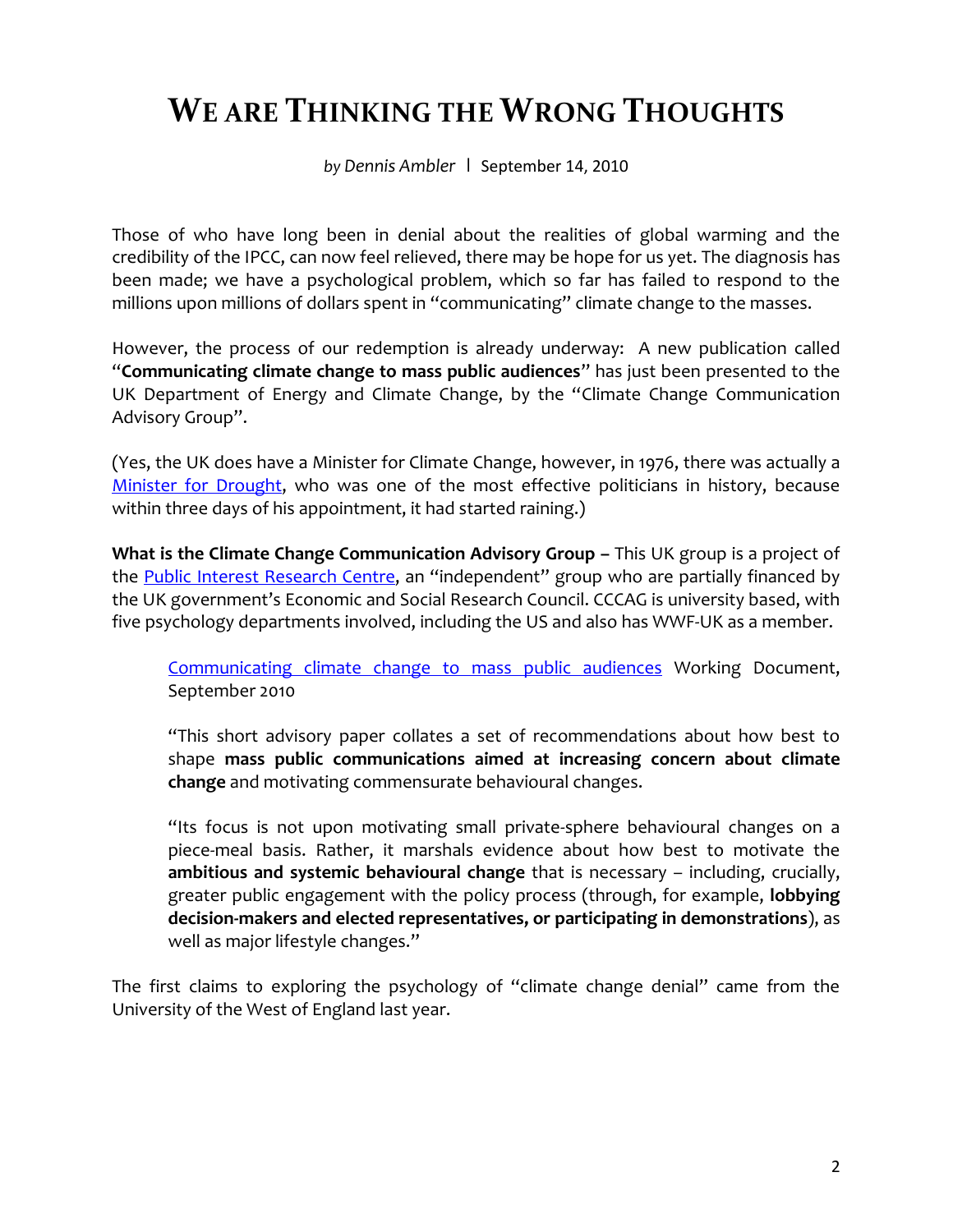## **Conference - Facing Climate Change, Climate Change Denial**

[University of the West of England,](http://info.uwe.ac.uk/news/UWENews/article.asp?item=1438) 7 March 2009

"Man-made climate change poses an unprecedented threat to the global ecosystem and yet the response, from national policy makers right through to individual consumers, remains tragically inadequate. The Centre for Psycho-Social Studies at the University of the West of England is organising a major interdisciplinary event Facing Climate Change on this topic at UWE on 7 March 2009.

Facing Climate Change is the first national conference to specifically explore 'climate change denial'.

This conference aims to strengthen our awareness of the challenge facing us and to enhance our capacity for effective decision-making and action. It will do this by bringing together a group of people - climate change activists, eco-psychologists, psychotherapists and social researchers - who are uniquely qualified to assess the human dimensions of this human-made problem.

Professor Paul Hoggett is helping to organise the conference, he said, "We will **examine denial** from a variety of different perspectives - as the product of **addiction to consumption**, as the outcome of **diffusion of responsibility** and the idea that someone else will sort it out and as the consequence of **living in a perverse culture which encourages collusion, complacency, irresponsibility."**

The idea obviously has a lot of traction for those seeking to promote control of our daily lives by energy taxation and in November last year, along came the American Psychological Association with their own conference.

*The idea obviously has a lot of traction for those seeking to promote control of our daily lives by energy taxation.*

## **American Psychological Association Highlights** of the 2009 [Behavior, Energy, and Climate Change Conference](http://www.apa.org/science/about/psa/2010/01/becc.aspx)

"More than 600 climate change researchers, policymakers, and utility industry officials gathered to share information and ideas about how to respond to energy and climate change challenges. The contributions of psychology and other behavioral and social sciences was a leading theme of the conference's major sessions as well as in informal discussions among participants.

**US Congressman Brian Baird** (D-Washington), who is a clinical psychologist and former psychology professor, gave a plenary address emphasizing the need to change the public's understanding of global climate change, suggesting that the phenomenon be renamed "global over-heating."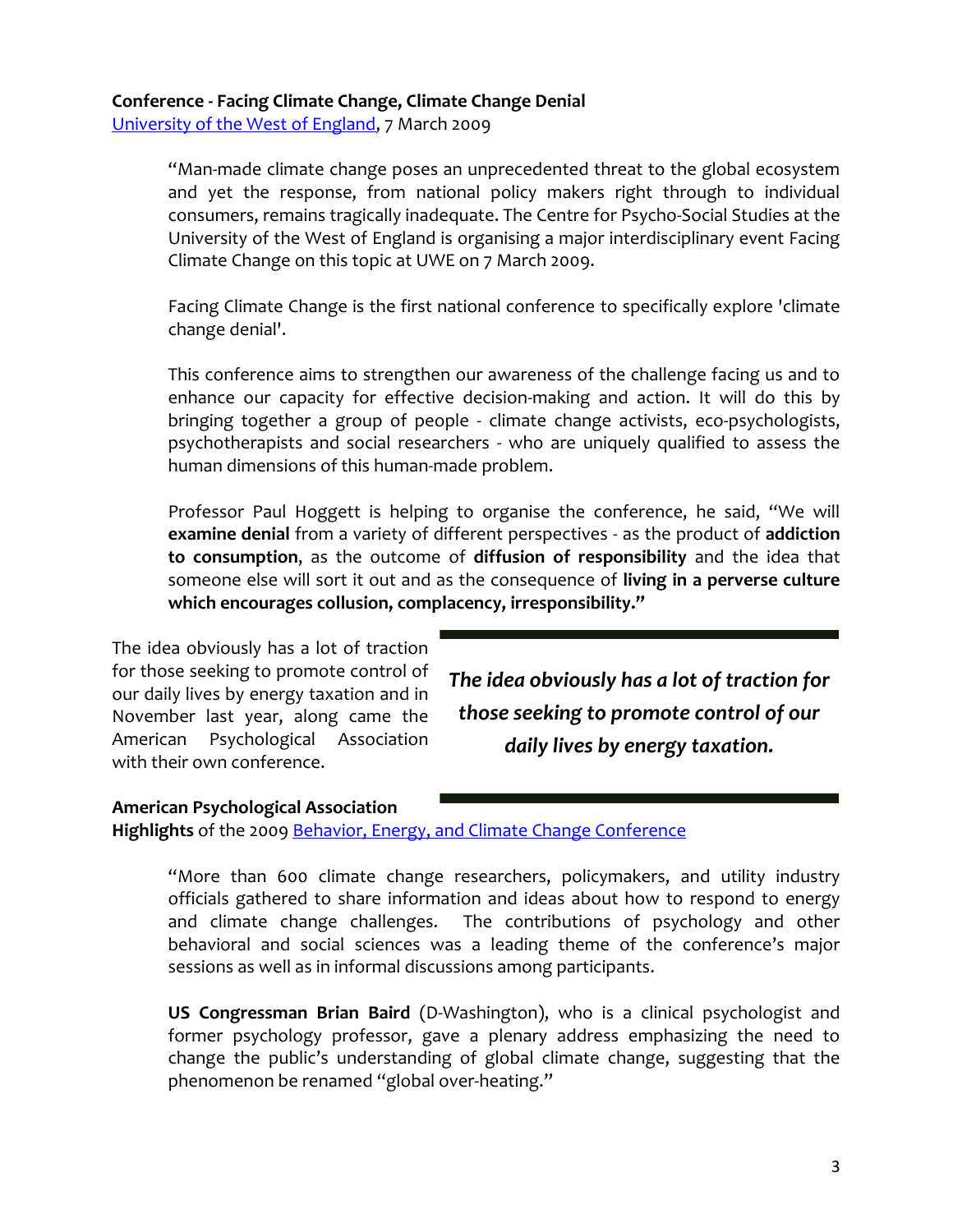In a separate panel session on translating ideas into policy, Katrina Lassiter from Rep. Baird's office described the effort in Congress to create a **new office on behavioral and social science research within the Department of Energy.**

**This proposal has been approved at the committee level** and is awaiting a vote by the entire House.

Kevin Hurst of the White House Office of Science and Technology Policy spoke about the need to **involve the behavioral and social sciences in the design and promotion of the Smart Grid**, an emerging electricity transmission system that will be responsive to household energy use patterns."

"And David Hungerford of the California Energy Commission provided **tips to scientists on how they can communicate effectively to policy-makers** through succinct executive summaries, policy analyses, and trade journal articles.

Similarly, Rick Diamond of the Lawrence Berkeley National Laboratory discussed **how to change the minds of government officials** who do not believe the social sciences have a role to play in solving the climate change problem."

Once started these things carry on ad infinitum: "The next **Behavior, Energy, and Climate Change Conference** will be held on November 14-17, 2010, in Sacramento, California." No doubt the dates are already in place for the next five years.

It is a strange situation where challenges to using psychiatry as the **Soviets** did and *scientific doctrine cannot be seen in any other way than as a mental condition.*

Whilst I am not suggesting for one moment that we are yet on the verge of as the Chinese still do, (after all, that would be paranoid), it is a strange situation where challenges to scientific doctrine cannot be seen in any other way than as a mental condition.

The Chairman of the Inter-Academy panel that was set up to review the practices of the IPCC, said in a recent interview that there was a "communication problem" in getting the IPCC message across:

"There's just a small number of people who can really communicate to both sides - speak to scientists, understand what they do, and speak to **the public**, which **speaks a different language** and so on.

I don't know what they're going to do about this in the end, but my sense is that they're going to have to rely, if they want to take this on, **they'll have to rely on some external people**."